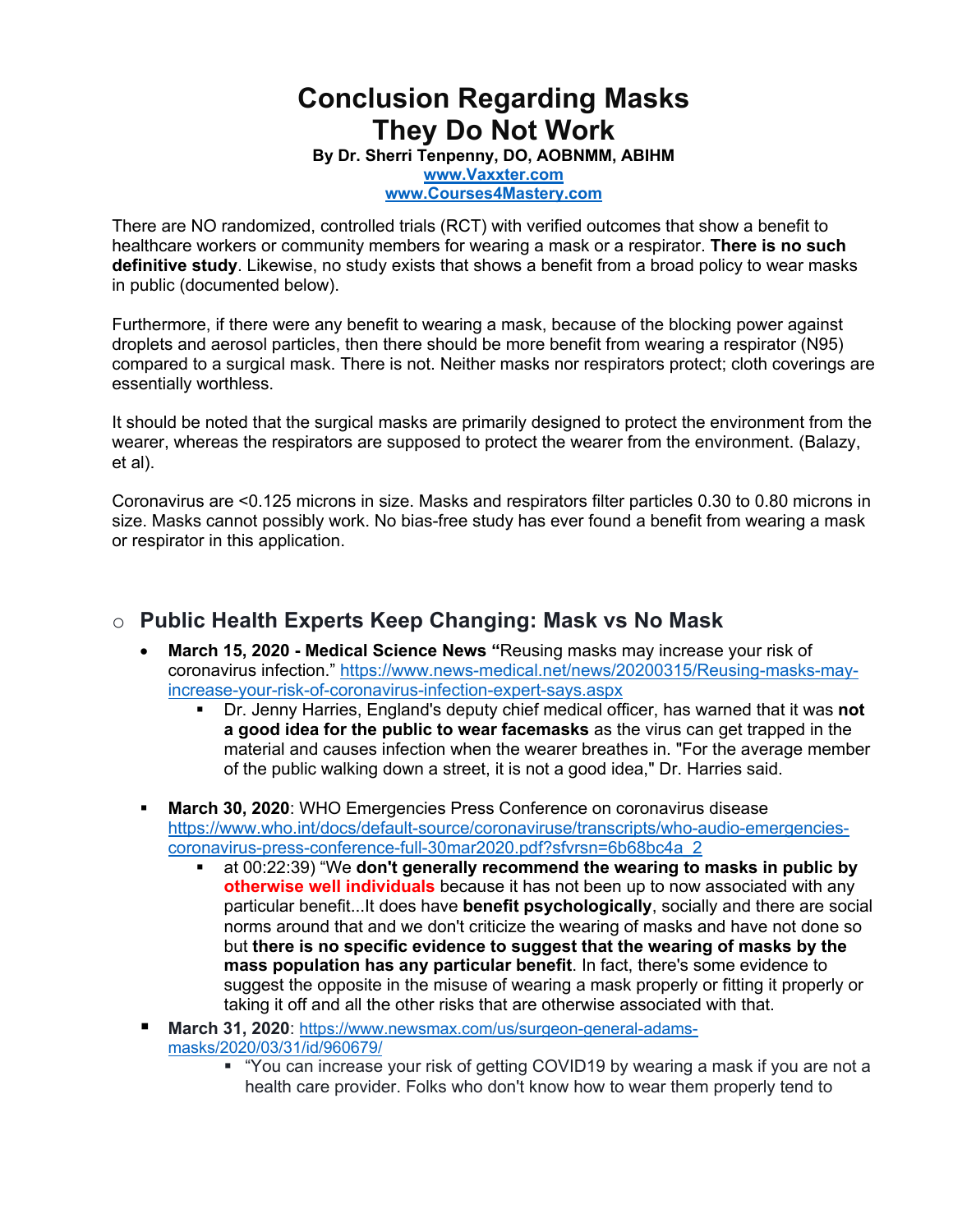touch their faces a lot and actually **can increase the spread of coronavirus**." -Dr. Jerome Adams, US Surgeon General

- **April 3, 2020**: https://time.com/5794729/coronavirus-face-masks/
	- § According to the CDC, wearing a surgical mask **won't stop the wearer from inhaling small airborne particles, which can cause infection**. Nor do these masks form a snug seal around the face.
	- § The CDC recommends surgical masks **only for people who \*already show symptoms\*** of coronavirus and must go outside. Wearing a mask can help prevent spreading the virus by protecting others nearby when you cough or sneeze.
- **May 1, 2020:** Illinois issued an order that a mask will be required in public when social distancing isn't an option.
- **May 27, 2020:** Virginia announced a statewide mask mandate.
- **.**....and many more states have followed suit.

#### o **Healthy persons do not spread illness**

- **Leung, Nancy., et al. (2020)** "Respiratory virus shedding in exhaled breath and efficacy of face masks." *Nature Medicine* 26, 676-680. https://www.nature.com/articles/s41591-020- 0843-2
	- § "...Among the samples collected without a face mask, we found that the majority of participants with influenza virus and coronavirus infection **did not shed detectable virus in respiratory droplets or aerosols**... given that each exhaled breath collection was conducted for 30 min, this might imply that **prolonged close contact would be required for transmission to occur**, even if transmission was primarily via aerosols.."
- **Gao, Ming. et al.** "A Study of infectivity of asymptomatic SARS-CoV2 carriers." *Respiratory Medicine.* 2020. Aug: 169:106026 https://pubmed.ncbi.nlm.nih.gov/32513410/
	- § 455 contacts who were exposed to the asymptomatic COVID-19 virus carrier: 35 patients, 196 family members and 224 hospital staffs. **NONE of the 455 contacts contracted the SARS-CoV-2 infection**

#### o **Mask Mandates as Public Policy is a Disaster**

- **Klompas, Michael., et al. (2020)** "Universal Masking in Hospitals in the COVID-19 Era." NEJM 2020; 382:e63 https://www.nejm.org/doi/full/10.1056/NEJMp2006372?
	- § **We know that wearing a mask outside health care facilities offers little**, if any, protection from infection. Public health authorities define a significant exposure to Covid-19 as face-to-face contact within 6 feet with a patient with symptomatic Covid-19 that is sustained for at least a few minutes (and some say more than 10 minutes or even 30 minutes). **The chance of catching Covid-19 from a passing interaction in a public space is therefore minimal.** In many cases, the desire for widespread masking is a reflexive reaction to anxiety over the pandemic.
- **Brainard, Julii Suzanne, et al.(2020)** "Facemasks and similar barriers to prevent respiratory illness such as COVID-19: A rapid systematic review." medRxiv 2020.04.01.20049528 https://www.medrxiv.org/content/10.1101/2020.04.01.20049528v1
	- § "There were 31 eligible studies (including 12 RCTs). Based on the RCTs we would conclude that wearing facemasks can be very slightly protective against primary infection from casual community contact, and modestly protective against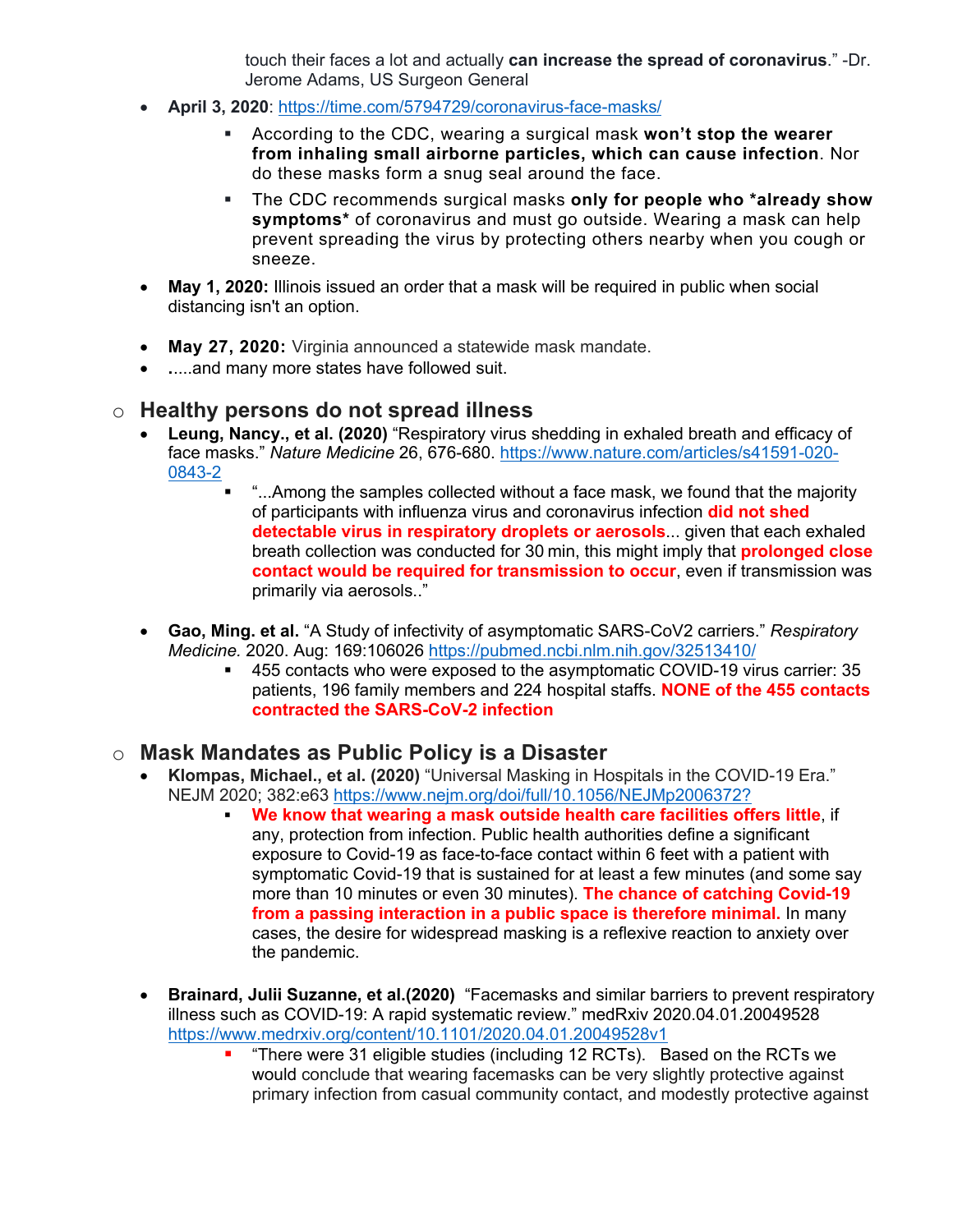household infections when both infected and uninfected members wear facemasks. **The evidence is not sufficiently strong to support widespread use of facemasks as a protective measure against COVID-19**.

- **Chandrasekaran, Baskaran. (2020) "Exercise with facemask: Are we handling a devil's sword?" – a physiological hypothesis.** *Med Hypotheses.* Nov; 144:11002. 2020 https://www.ncbi.nlm.nih.gov/pmc/articles/PMC7306735/
	- Exercising with facemasks may reduce available Oxygen and increase air trapping preventing substantial carbon dioxide exchange. The hypercapnic hypoxia may potentially increase acidic environment, cardiac overload, anaerobic metabolism and renal overload, which may substantially aggravate the underlying pathology of established chronic diseases. Further contrary to the earlier thought, **no evidence exists to claim the facemasks during exercise offer additional protection from the droplet transfer of the virus.**
- **Tam, Victor CW et al (2020)** "A reality check on the use of face masks during the COVID 19 outbreak in Hong Kong." *EClinicalMedicine.* 2020 May; 22:100356
	- § In our study, 94.8% wore masks of which 83.7% wore disposable surgical masks. However, 13.0% wore them incorrectly: with 35.5% worn 'inside-out' or 'upside-down'; and 42.5% worn too low, exposing the nostrils or mouth. Packaging of different brands of surgical mask sold locally were examined; very few provided instructions on correct usage. **[NOTE: IF NOT worn correctly, there are doing nothing and should not be worn at all.]**

#### o **Particle Size: The Key to it All**

- **Zhu, Na, et al. (2020).** "A Novel Coronavirus from Patients with Pneumonia in China, 2019" N Engl J Med 2020; 382:727-733. https://www.nejm.org/doi/full/10.1056/nejmoa2001017
	- § Scientists were at a consensus that the diameter of the 2019-nCoV particles were **0.06 to 0.14 microns in size**. Most N95 and N99 face masks can filter out 0.30 microns. **Airborne coronavirus particle (<0.125 micron) will pass directly through a N95 face mask.**
- **Balazy, Anna, et al. (2006).** "Do N95 respirators provide 95% protection level against airborne viruses, and how adequate are surgical masks?" *Am J Infect Control*. 2006 Mar;34(2):51-7.
	- The N95 filtering face piece respirators may not provide the expected protection level **against small virions.** As anticipated, the tested surgical masks showed a much higher particle penetration because they are known to be less efficient than the N95 respirators. **Some surgical masks may let a significant fraction of airborne viruses penetrate through their filters**, providing very low protection against aerosolized infectious agents in the size range of 10 to 80 nm.

#### o **N95 Respirators**

- **Long, Y. et al. (2020). "**Effectiveness of N95 respirators vs surgical masks against influenza: A systematic review and meta-analysis." *J Evidence Based Medicine.* 2020;12:93-101. https://onlinelibrary.wiley.com/doi/epdf/10.1111/jebm.12381
	- § "The current meta-analysis shows the use of N95 respirators compared to surgical masks is **not associated with a lower risk** of laboratory-confirmed influenza."
- **Randonovich, Lewis, et al. (2019)** "N95 Respirators vs Medical Masks for Preventing Influenza Among Health Care Personnel: A Randomized Clinical Trial". JAMA. 2019 Sept 3; (322(9):824-833. https://pubmed.ncbi.nlm.nih.gov/31479137/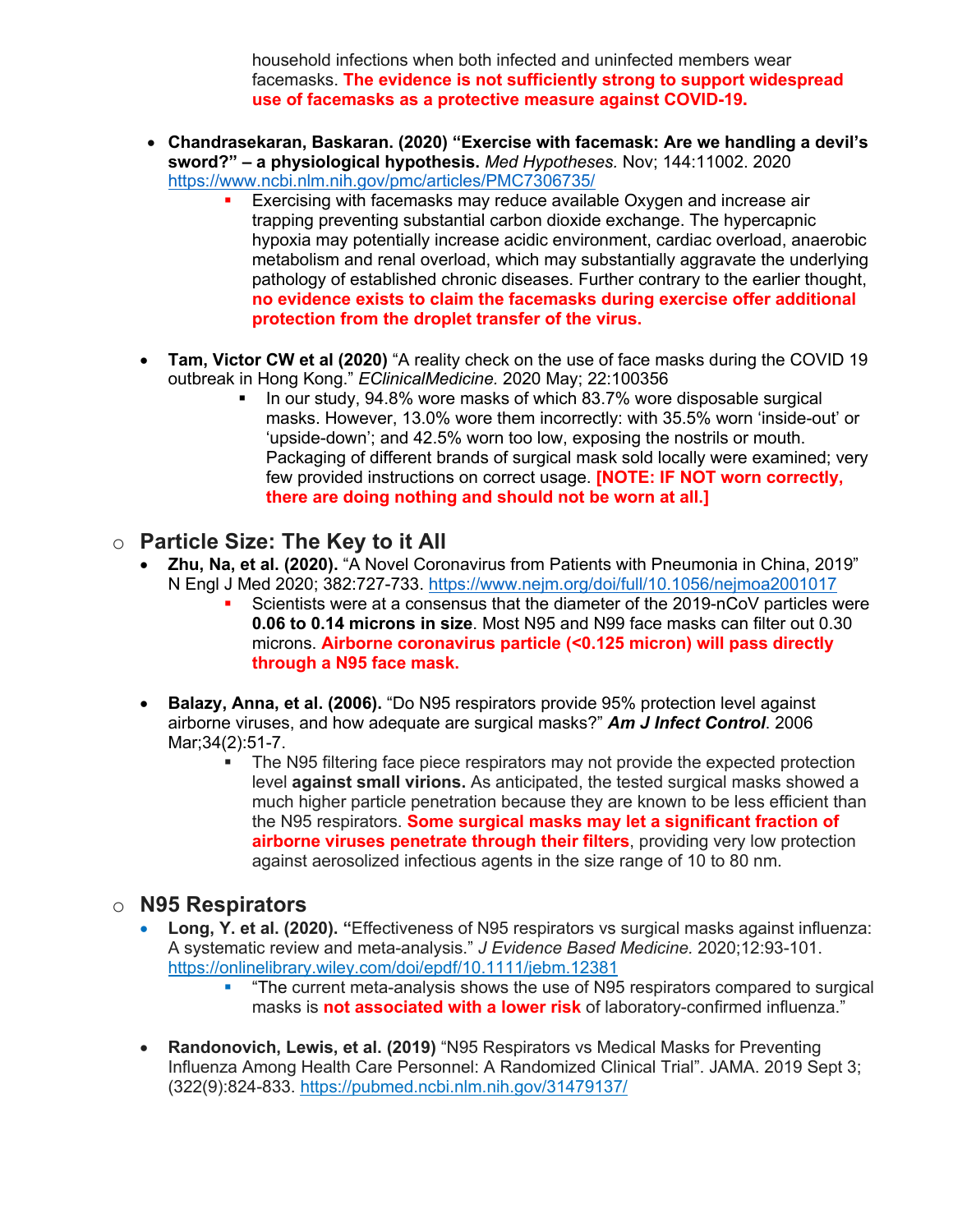- § **"**Among outpatient health care personnel, N95 respirators vs medical masks as worn by participants in this trial resulted in **no significant difference** in the incidence of laboratory-confirmed influenza.
- **Offeddu, V. et al. (2017)** "Effectiveness of Masks and Respirators Against Respiratory Infections in Healthcare Workers: A Systematic Review and Meta-Analysis," *Clinical Infectious Diseases*, Volume 65, Issue 11, 1 December 2017, Pages 1934– 1942, https://academic.oup.com/cid/article/65/11/1934/4068747
	- "Self-reported assessment of clinical outcomes was prone to bias. Evidence of a protective effect of masks or respirators against verified respiratory infection(VRI) was **not statistically significant**."
- **Chou, Roger, et al. (2020) "**Masks for Prevention of Respiratory Virus Infections, Including SARS-CoV-2, in Health Care and Community Settings." *Ann Intern Med* June 24:M20-3213. 2020 https://www.ncbi.nlm.nih.gov/pmc/articles/PMC7322812/
	- § Randomized trials in community settings found possibly no difference between N95 versus surgical masks and probably **no difference** between surgical versus no mask in risk for influenza or influenza-like illness, but compliance was low. **Bothersome symptoms were common**.
- **Zhu JH, et al.** "Effects of long-duration wearing of N95 respirator and surgical facemask: a pilot study." *J Lung Pulm Respir Res.* 2014;1(4):97-100. http://medcraveonline.com/JLPRR/JLPRR-01-00021.pdf
	- As the protection efficacy and possible effects on nasal functions and subjective sensations of wearing N95 respirator/surgical facemask have been well demonstrated, wearing of respirator and facemask altered the fractions of air components and changed microclimate around the nasal cavity, **which would further affect the function of mucosa** and its transportation rate.
- **Cowling, B. et al. (2010)** "Face masks to prevent transmission of influenza virus: A systematic review." *Epidemiology and Infection,* 138(4), 449-456. https://www.cambridge.org/core/journals/epidemiology-and-infection/article/face-masks-to-preventtransmission-of-influenza-virus-a-systematicreview/64D368496EBDE0AFCC6639CCC9D8BC05/core-reader
	- § N95-masked health-care workers (HCW) were **significantly more likely to experience headaches.** Face mask use in HCW **was not demonstrated to provide benefit** in terms of cold symptoms or getting colds.
- **Smith, Jeffrey, et al. (2016)** "Effectiveness of N95 respirators versus surgical masks in protecting health care workers from acute respiratory infection: a systematic review and meta-analysis." *CMAJ* 2016 May 17;188(8):567-574 https://pubmed.ncbi.nlm.nih.gov/26952529/
	- Although N95 respirators appeared to have a protective advantage over surgical masks in laboratory settings, our meta-analysis showed that there were **insufficient data to determine definitively whether N95 respirators are superior to surgical masks** in protecting health care workers against transmissible acute respiratory infections in clinical settings.

# o **Surgical Face Masks**

- **Isaacs, David, et al. (2020)** "Do Facemasks protect against COVID-19?" *J. of Pediatric and Child Health,* June. 56(6): 976-977. https://www.ncbi.nlm.nih.gov/pmc/articles/PMC7323223/
	- § "The **questionable benefits** arguably **do not justify health**-**care staff wearing surgical masks** when treating low-risk patients and may impede the normal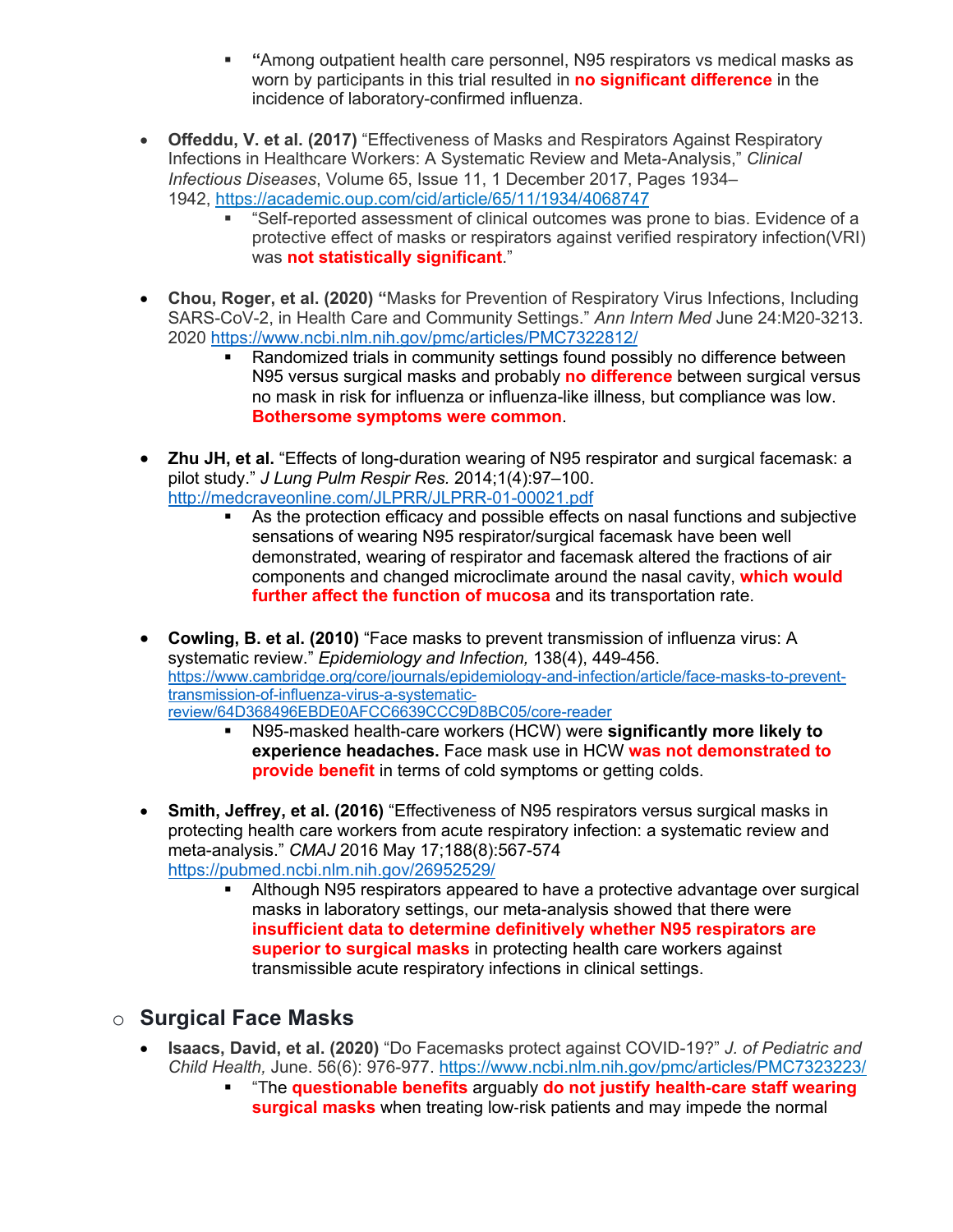caring relationship between patients, parents and staff. We counsel against such practice, at least at present."

- **Jacobs, J. L. et al. (2009)** "Use of **surgical face masks** to reduce the incidence of the common cold among health care workers in Japan: A randomized controlled trial," *American Journal of Infection Control*, Volume 37, Issue 5, 417- 419. https://www.ncbi.nlm.nih.gov/pubmed/19216002
	- § N95-masked health-care workers (HCW) were significantly more likely to experience headaches. **Face mask use in HCW was not demonstrated to provide benefit in terms of cold symptoms or getting colds.**
- **Smith, J.D. et al. (2016)** "Effectiveness of N95 respirators versus surgical masks in protecting health care workers from acute respiratory infection: a systematic review and meta-analysis," *CMAJ* Mar 2016 https://www.cmaj.ca/content/188/8/567
	- § "We identified six clinical studies …we found **no significant difference** between N95 respirators and surgical masks in associated risk of (a) laboratory-confirmed respiratory infection, (b) influenza-like illness, or (c) reported work-place absenteeism."
- **Balazy, Anna, et al. (2006).** "Do N95 respirators provide 95% protection level against airborne viruses, and how adequate are surgical masks?" *Am J Infect Control*. 2006 Mar;34(2):51-7.
	- The N95 filtering face piece respirators may not provide the expected protection level **against small virions.** As anticipated, the tested surgical masks showed a much higher particle penetration because they are known to be less efficient than the N95 respirators. **Some surgical masks may let a significant fraction of airborne viruses penetrate through their filters**, providing very low protection against aerosolized infectious agents in the size range of 10 to 80 nm.

# o **Cloth masks**

- **MacIntyre, C Raina, et al.** "A cluster randomized trial of cloth masks compared with medical masks in healthcare workers." *BMJ Open* 2015; 5:e006577. https://bmjopen.bmj.com/content/5/4/e006577.full
	- § "Cloth masks also had significantly higher rates of influenza-like illness. Penetration of **viral particles through a cloth mask was almost 97%"**
- **Rengasamy, Samy, et al.** "Simple Respiratory Protection Evaluation of the filtration performance of cloth masks and common fabric materials against 20-1000nm size particles" *The Annals of Occupational Hygiene,* Vol 54, Issue 7, Oct 2010. Pg 789-798 https://academic.oup.com/annweh/article/54/7/789/202744
	- § Results obtained show that common fabric materials provide **marginal protection** against nanoparticles including those in the size ranges of virus-containing particles in exhaled breath.
- **Shakya, Kabindra M, et al.** "Evaluating the efficacy of cloth facemasks in reducing particulate matter exposure." *J Expo Sci Environ Epidemiol*. 2017;27(3):352-357. https://pubmed.ncbi.nlm.nih.gov/27531371/
	- § "Our results suggest that cloth masks are only marginally beneficial in protecting individuals from particles <2.5 μm **(Note: coronaviruses are between .05 and 0.2 microns)**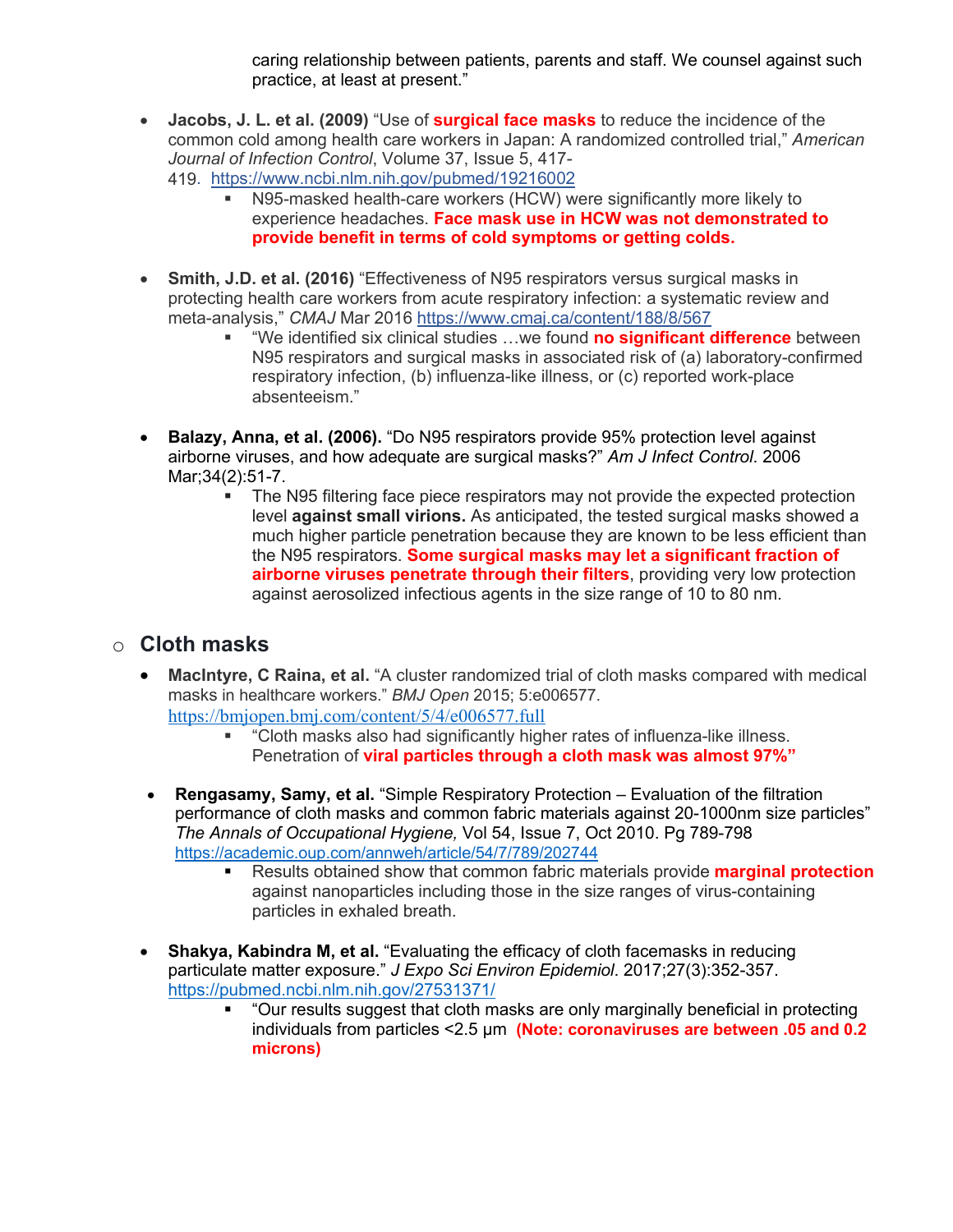- **MMWR:** *Weekly* / July 17, 2020 / 69(28);930-932 https://www.cdc.gov/mmwr/volumes/69/wr/mm6928e2.htm?s\_cid=mm6928e2\_w
	- At salon X in Springfield, Missouri, two stylists with COVID-19 symptoms worked closely with 139 clients before receiving diagnoses of COVID-19, and **none** of their clients developed COVID-19 symptoms. 67 were tested; 67 specimens were positive. Close contacts because ill; apparently everyone recovered uneventfully. **CONCLUSION:** 1) Exposure isn't illness and 2) positive tests isn't illness

### o **Wearing a mask blocks oxygen**

- Wearing a mask is hazardous to your health. https://www.youtube.com/watch?v=ZqRL1GXu5DE
- **Kao, Tze-Wah, et al. (2004).** The physiological impact of wearing an N95 mask during hemodialysis as a precaution against SARS in patients with end-stage renal disease." *J Formos Med Asso.* 2004 Aug;103(8(:624-8
	- § Thirty-nine patients (mean age, 57.2 yrs) in the study. 70% showed a reduction in partial pressure of oxygen (PaO2), and 19% developed various degrees of hypoxemia. Wearing an N95 mask significantly **reduced the PaO2 level, increased the respiratory rate, increased chest discomfort, and respiratory distress**. Wearing an N95 mask for **4 hours** during HD significantly reduced PaO2 and increased respiratory adverse effects in ESRD patients. **[DOES THIS DO THE SAME IN OTHER PATIENTS WITH HEALTH CONDITIONS?]**
- **OSHA documents**: https://www.osha.gov/laws-regs/standardinterpretations/2007-04-02-0
	- § "People begin to suffer adverse health effects when the oxygen level of their breathing air drops below 19.5 percent oxygen. The rule-making record for the Respiratory Protection Standard clearly justifies adopting the requirement that air breathed by employees must have an **oxygen content of at least 19.5 percent**.
- **Beder, A et al. (2008)** "Preliminary report on surgical mask induced deoxygenation during major surgery." Neurocirugia (Astur) 2008 Apr;19(2):121-6. https://pubmed.ncbi.nlm.nih.gov/18500410/
	- § A study on 53 surgeons using a pulse oximeter pre and postoperatively. **Pulse rates increased and SpO2 decrease after the first hour**. Since a very small decrease in saturation at this level, reflects a large decrease in PaO2, our findings may have a clinical value for the health workers and the surgeons. *[NOTE: SpO2 {O2 sat} is the saturation of hemoglobin with oxygen measured with a. pulse oximeter. PaO2 is amount of oxygen in the blood, determined by an arterial blood sample. Once the O2 sat falls below 90%, the PaO2 drops quickly into the dangerously hypoxic.*

# o **Wearing a mask increases CO2 – leading to cognitive dysfunction**

- **Zheng, Guo-quing, et al. (2008)** "Chronic hypoxia-hypercapnia influences cognitive function: a possible new model of cognitive dysfunction in COPD." *Med Hypotheses.* 2008;71(1):111-3 https://pubmed.ncbi.nlm.nih.gov/18331781/
	- o "We propose that cognitive impairment is strongly related to combination of chronic hypoxia and hypercapnia."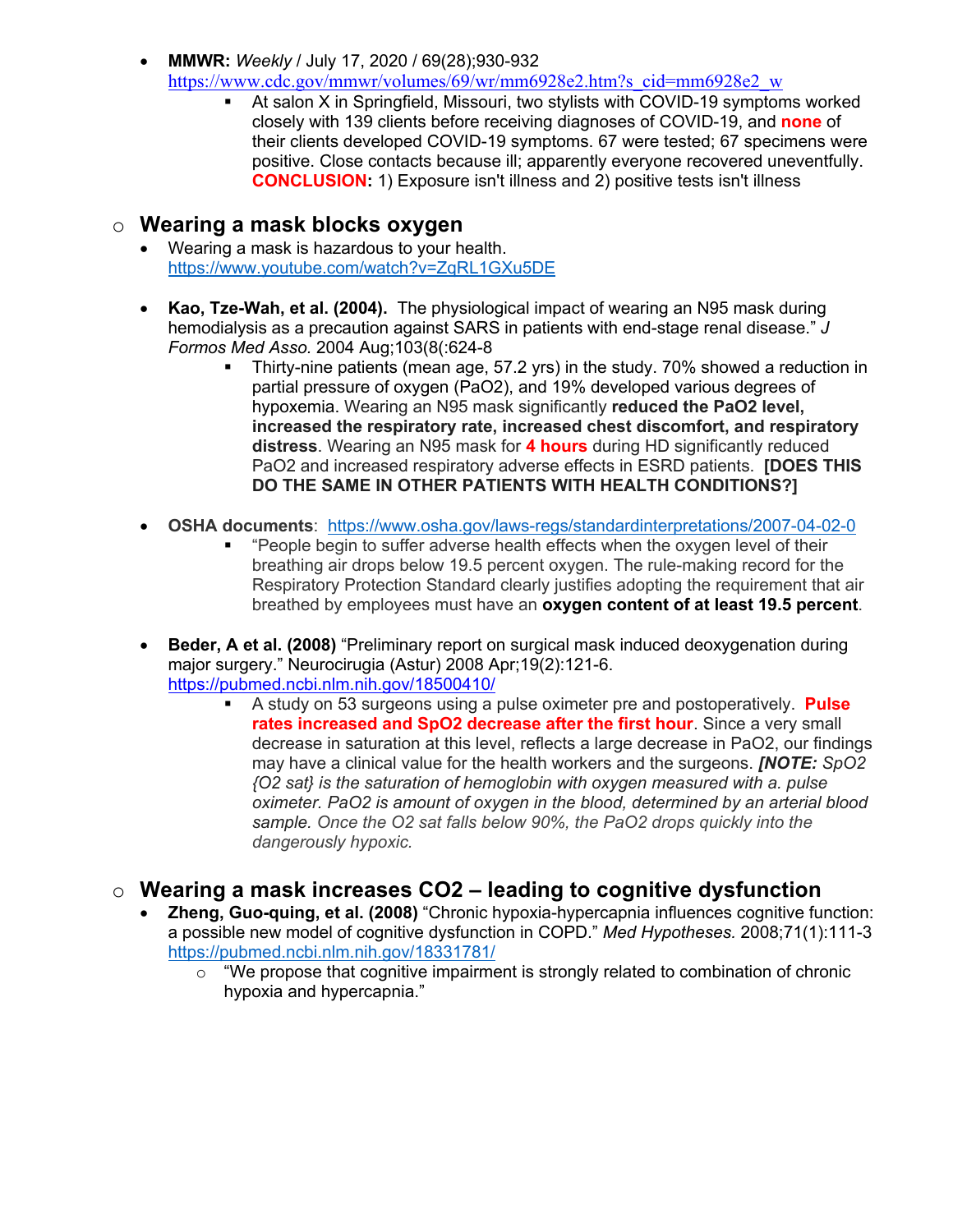# o **The psychological impact of mask wearing**

- **TIME MAGAZINE (2020)** "Public Health Experts Keep Changing Their Guidance on Whether or Not to Wear Face Masks for Coronavirus." https://time.com/5794729/coronavirus-face-masks/
	- § Lynn Bufka, a clinical psychologist and senior director for practice, research and policy at the American Psychological Association, suspects that people are clinging to masks for the same reason they knock on wood or avoid walking under ladders. "**Even if experts are saying it's really not going to make a difference,** a little [part of] people's brains is thinking, well, it's not going to hurt. Maybe it'll cut my risk just a little bit, so it's worth it to wear a mask," she says. In that sense, **wearing a mask is a** "**superstitious behavior**." https://time.com/5794729/coronavirus-face-masks/
- **Potts, Susan Claire.** "The Cult of the Mask." https://remnantnewspaper.com/web/index.php/articles/item/4927-the-cult-of-the-mask
	- § When people hide their faces, they feel they *belong* to something. They can show their solidarity with the whole human race. They can feel *good about themselves.* They can keep people *safe*. They can *make a difference.* **The freedom of the open-faced is seen as a threat to their** *safety* **and, more significantly, to their sense of commitment to a great cause**. Currently, the weapons are psychological—shame, ostracism.
- **Klompas, Michael., et al. (2020)** "Universal Masking in Hospitals in the COVID-19 Era." NEJM 2020; 382:e63 https://www.nejm.org/doi/full/10.1056/NEJMp2006372
	- § One might argue that fear and anxiety are better countered with data and education than with **a marginally beneficial mask**, particularly in light of the worldwide mask shortage, but it is difficult to get clinicians to hear this message in the heat of the current crisis. **Expanded masking protocols' greatest contribution may be to reduce the transmission of anxiety,** over and above whatever role they may play in reducing transmission of Covid-19.

#### o **Masks dehumanize us**

- **Foley, Gretchen N, et al. (2010)** "Nonverbal Communication in Psychotherapy." *Psychiatry (Edgmont)*. June 7(6):38-44 https://www.ncbi.nlm.nih.gov/pmc/articles/PMC2898840/
	- § An estimated 60 to 65 percent of interpersonal communication is **conveyed via nonverbal behaviors**.
	- **Masks distort the structure of the face. The lower part of their face is disguised.** Identity is concealed. No non-verbal cues or emotion is communicated to a fellow human being can be discerned; **all facial communication is hidden under the mask.**

++++++++++++++++